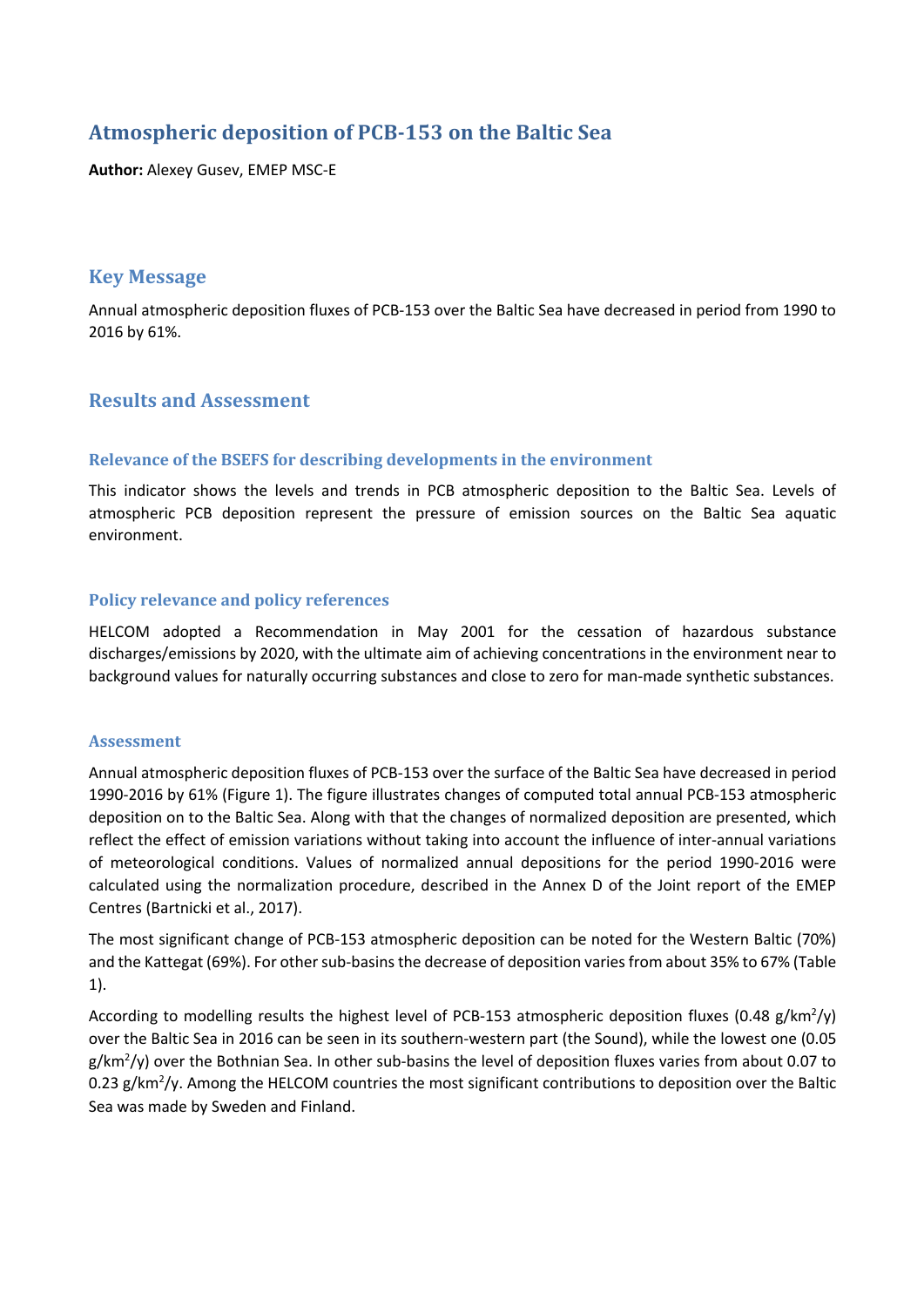

**Figure 1. C**hanges of modeled (blue line) and normalized (red line) PCB-153 atmospheric deposition to the Baltic Sea for the period 1990-2016, (kg/y).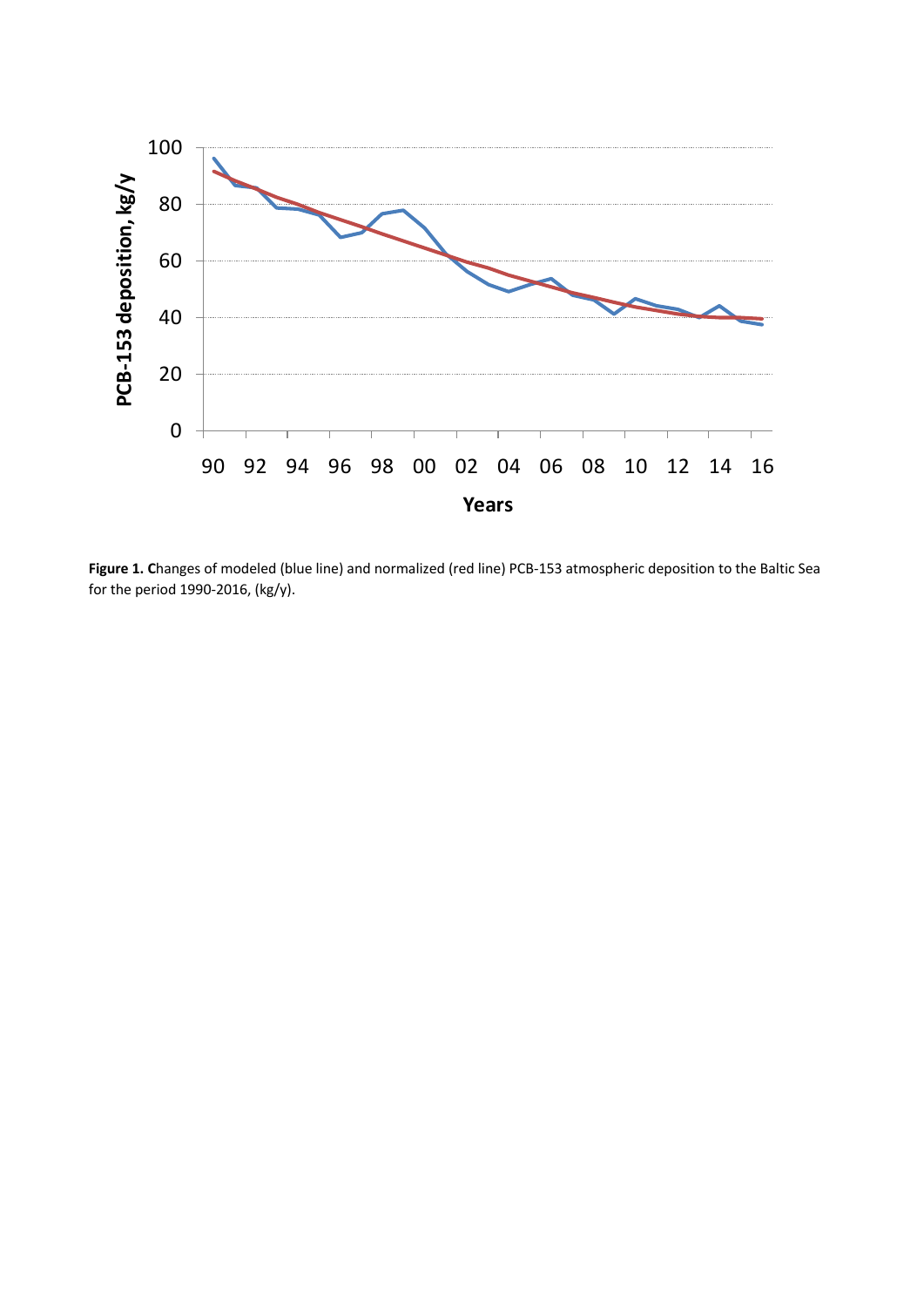

**Figure 2**. Time-series of computed annual atmospheric deposition of **PCB-153** over the six sub-basins of the Baltic Sea for the period 1990-2016 in kg/year as bars (left axis) and deposition fluxes in g/km<sup>2</sup>/year as lines (right axis). Note that different scales are used for deposition in kg/year and the same scales for deposition fluxes.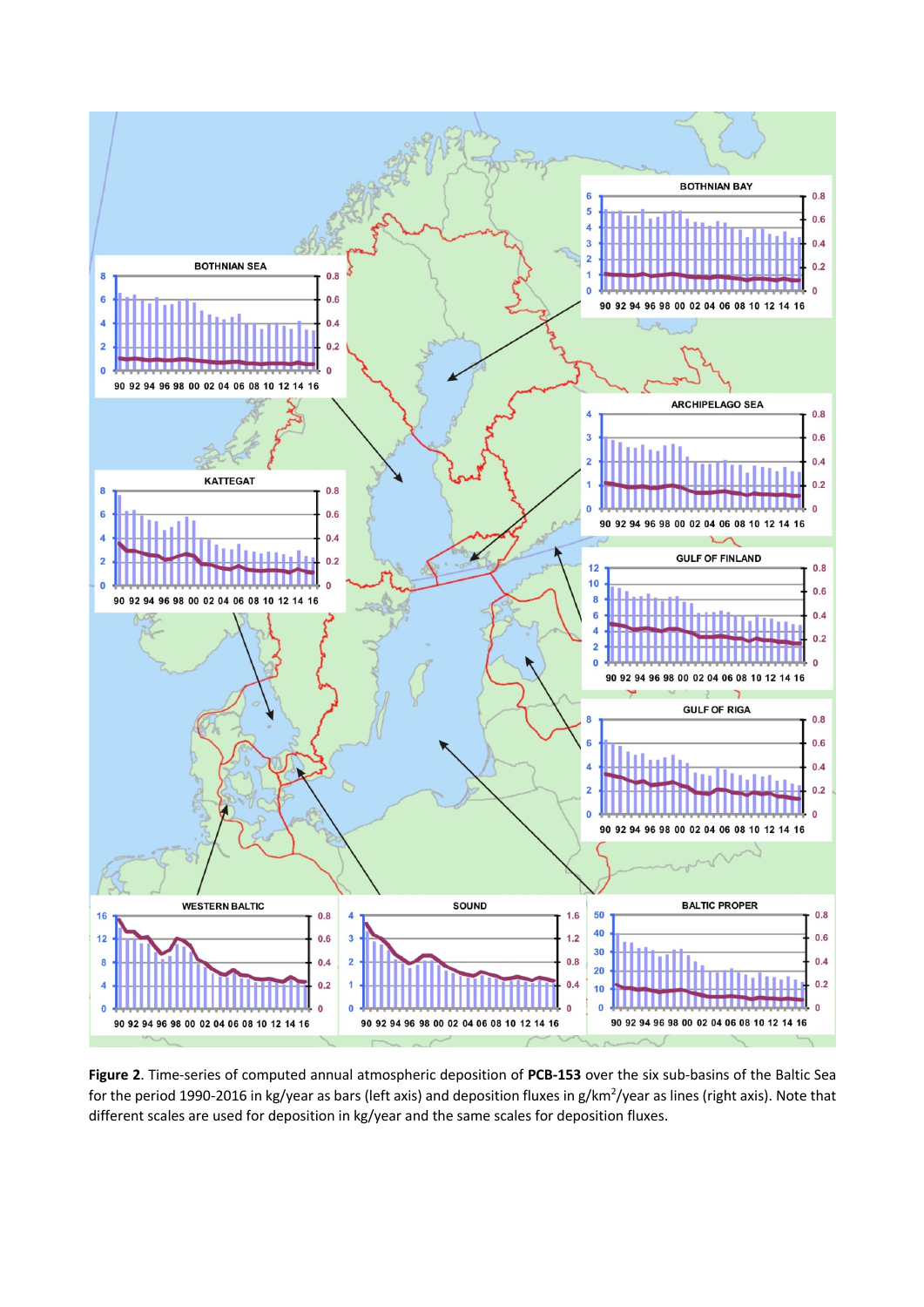#### **References**

Bartnicki J., Gusev A., Aas W., Gauss M., and J. E. Jonson (2017) Atmospheric supply of nitrogen, cadmium, mercury, lead, and PCDD/Fs to the Baltic Sea in 2015. EMEP Centres Joint Report for HELCOM. EMEP/MSC-W Technical Report 1/2017. Norwegian Meteorological Institute. Oslo, Norway. Available in the web: http://www.emep.int/publ/helcom/2017/index.html

Breivik K., Sweetman A., Pacyna J.M., Jones K.C. [2007] Towards a global historical emission inventory for selected PCB congeners - A mass balance approach-3. An update. Science of the Total Environment, vol. 377, pp. 296-307.

Denier van der Gon H.A.C., van het Bolscher M., Visschedijk A.J.H. and P.Y.J.Zandveld [2005]. Study to the effectiveness of the UNECE Persistent Organic Pollutants Protocol and costs of possible additional measures. Phase I: Estimation of emission reduction resulting from the implementation of the POP Protocol. TNO-report B&O-A R 2005/194.

Gusev A., I. Ilyin, L.Mantseva, O.Rozovskaya, V. Shatalov, O. Travnikov [2006] Progress in further development of MSCE-HM and MSCE-POP models (implementation of the model review recommendations. EMEP/MSC-E Technical Report 4/2006. (http://www.msceast.org/reports/4\_2006.pdf)

Gusev A., E. Mantseva, V. Shatalov, B.Strukov [2005] Regional multicompartment model MSCE-POP EMEP/MSC-E Technical Report 5/2005. (http://www.msceast.org/reports/5\_2005.pdf)

Shatalov V., Gusev A., Dutchak S., Holoubek I., Mantseva E., Rozovskaya O., Sweetman A., Strukov B. and N.Vulykh [2005] Modelling of POP Contamination in European Region: Evaluation of the Model Performance. Technical Report 7/2005. (http://www.msceast.org/reports/7\_2005.pdf)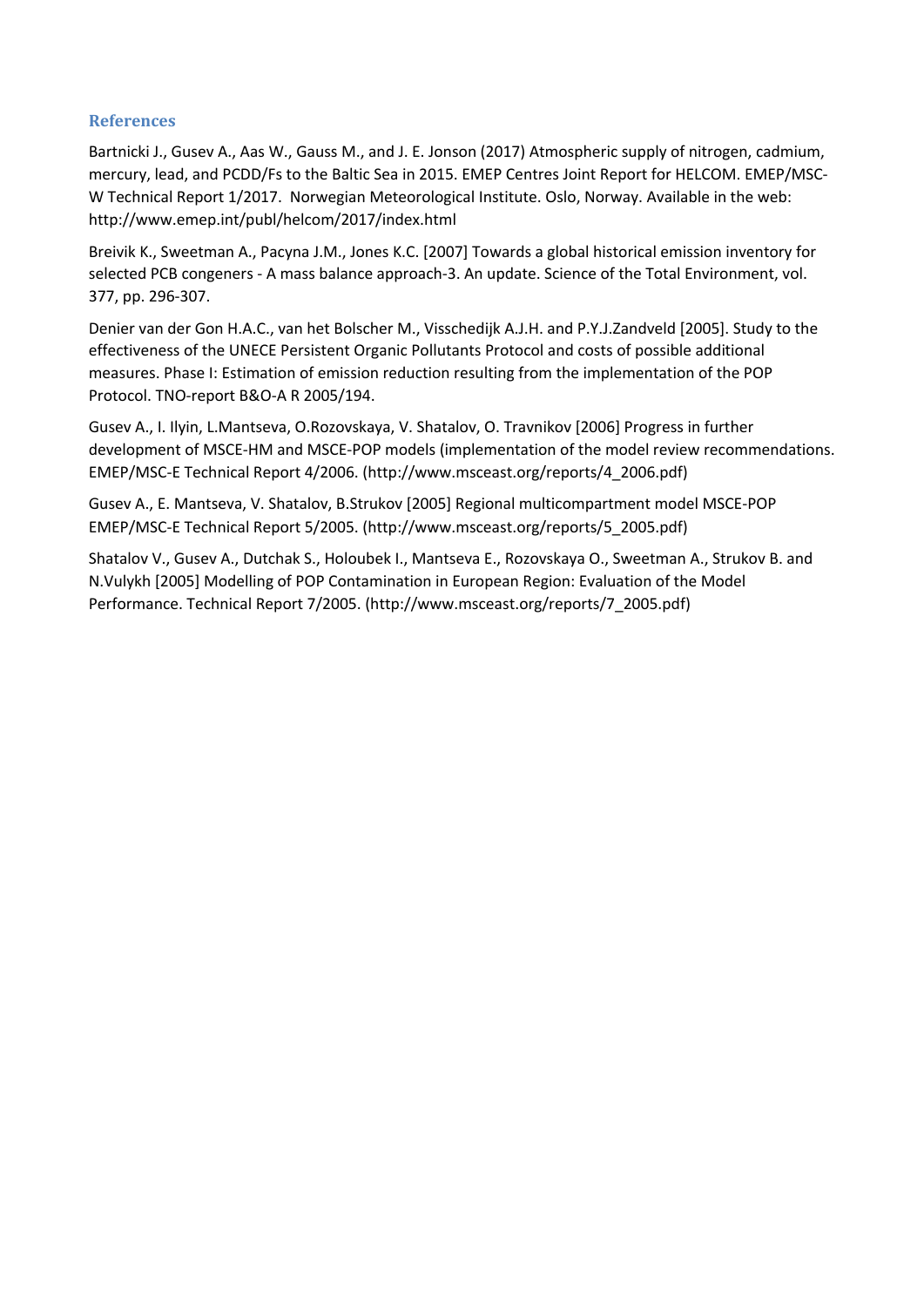#### **Data**

Numerical data on computed PCB-153 depositions to the Baltic Sea are given in the following tables.

|      | <b>ARC</b> | <b>BOB</b> | <b>BOS</b> | <b>BAP</b> | <b>GUF</b> | <b>GUR</b> | <b>KAT</b> | SOU   | <b>WEB</b> | <b>BAS</b> | <b>Norm</b> |
|------|------------|------------|------------|------------|------------|------------|------------|-------|------------|------------|-------------|
| 1990 | 3.054      | 5.209      | 6.557      | 40.246     | 9.653      | 6.305      | 7.682      | 3.310 | 13.992     | 96.0       | 91.6        |
| 1991 | 2.914      | 5.055      | 6.264      | 35.394     | 9.426      | 6.052      | 6.334      | 2.892 | 12.092     | 86.4       | 88.5        |
| 1992 | 2.813      | 5.075      | 6.448      | 34.999     | 9.096      | 5.788      | 6.389      | 2.743 | 12.122     | 85.5       | 85.5        |
| 1993 | 2.604      | 4.788      | 5.971      | 32.128     | 8.323      | 5.256      | 5.907      | 2.513 | 11.206     | 78.7       | 82.6        |
| 1994 | 2.586      | 4.784      | 5.729      | 32.729     | 8.472      | 4.986      | 5.578      | 2.112 | 11.244     | 78.2       | 79.8        |
| 1995 | 2.711      | 5.202      | 6.206      | 30.819     | 8.723      | 5.134      | 5.447      | 1.932 | 9.826      | 76.0       | 77.1        |
| 1996 | 2.522      | 4.601      | 5.537      | 27.660     | 8.248      | 4.605      | 4.692      | 1.739 | 8.597      | 68.2       | 74.5        |
| 1997 | 2.444      | 4.668      | 5.604      | 28.758     | 7.828      | 4.629      | 4.925      | 1.851 | 9.144      | 69.9       | 71.9        |
| 1998 | 2.668      | 5.057      | 5.928      | 31.275     | 8.346      | 4.782      | 5.393      | 2.082 | 11.053     | 76.6       | 69.3        |
| 1999 | 2.736      | 5.105      | 6.089      | 31.935     | 8.421      | 5.048      | 5.812      | 2.078 | 10.702     | 77.9       | 66.9        |
| 2000 | 2.628      | 5.067      | 5.754      | 28.376     | 7.766      | 4.600      | 5.477      | 1.868 | 9.788      | 71.3       | 64.4        |
| 2001 | 2.211      | 4.566      | 5.113      | 25.110     | 7.529      | 4.321      | 4.061      | 1.633 | 7.721      | 62.3       | 62.0        |
| 2002 | 1.956      | 4.358      | 4.752      | 22.794     | 6.331      | 3.508      | 3.834      | 1.512 | 7.214      | 56.3       | 59.6        |
| 2003 | 1.914      | 4.344      | 4.515      | 19.839     | 6.428      | 3.374      | 3.441      | 1.390 | 6.147      | 51.4       | 57.3        |
| 2004 | 1.892      | 4.123      | 4.326      | 19.066     | 6.395      | 3.244      | 3.147      | 1.324 | 5.609      | 49.1       | 55.1        |
| 2005 | 2.004      | 4.431      | 4.554      | 20.158     | 6.588      | 3.971      | 3.032      | 1.279 | 5.384      | 51.4       | 52.9        |
| 2006 | 2.063      | 4.338      | 4.797      | 21.105     | 6.454      | 3.763      | 3.525      | 1.418 | 6.054      | 53.5       | 50.8        |
| 2007 | 1.873      | 3.965      | 3.981      | 18.958     | 6.001      | 3.460      | 2.962      | 1.324 | 5.342      | 47.9       | 48.8        |
| 2008 | 1.856      | 3.877      | 4.023      | 17.948     | 5.980      | 3.353      | 2.861      | 1.276 | 5.147      | 46.3       | 46.9        |
| 2009 | 1.542      | 3.419      | 3.556      | 15.897     | 5.279      | 2.897      | 2.682      | 1.138 | 4.665      | 41.1       | 45.2        |
| 2010 | 1.828      | 3.890      | 3.908      | 18.875     | 6.077      | 3.410      | 2.868      | 1.180 | 4.628      | 46.7       | 43.7        |
| 2011 | 1.766      | 3.916      | 4.058      | 16.901     | 5.708      | 3.174      | 2.803      | 1.227 | 4.683      | 44.2       | 42.3        |
| 2012 | 1.726      | 3.605      | 3.797      | 16.655     | 5.554      | 3.341      | 2.671      | 1.163 | 4.440      | 43.0       | 41.2        |
| 2013 | 1.602      | 3.477      | 3.548      | 15.396     | 5.219      | 2.827      | 2.447      | 1.084 | 4.270      | 39.9       | 40.4        |
| 2014 | 1.758      | 3.786      | 4.217      | 16.928     | 5.204      | 2.889      | 3.003      | 1.221 | 4.964      | 44.0       | 39.9        |
| 2015 | 1.583      | 3.374      | 3.454      | 15.050     | 4.886      | 2.609      | 2.481      | 1.135 | 4.302      | 38.9       | 39.7        |
| 2016 | 1.568      | 3.392      | 3.395      | 14.129     | 4.804      | 2.456      | 2.397      | 1.085 | 4.218      | 37.4       | 39.5        |

**Table 1.** Computed annual atmospheric deposition of PCB-153 over the six Baltic Sea sub-basins, the whole Baltic Sea (BAS) and normalized deposition to the Baltic Sea (Norm) for period 1990-2016. Units: kg/year.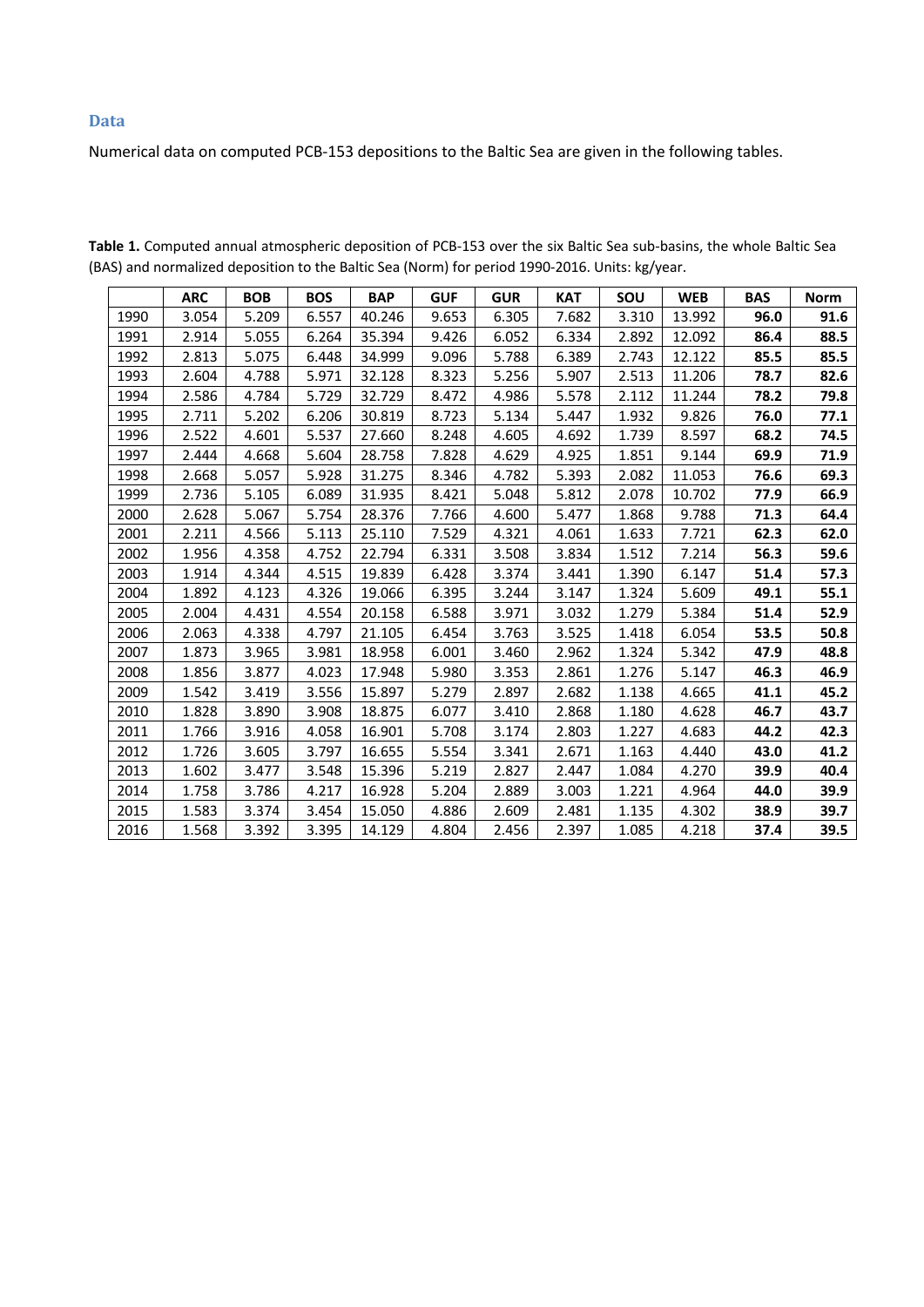**Table 2.** Computed contributions by country to annual total deposition of PCB-153 to nine Baltic Sea sub-basins for the year 2016. Units: kg/year. HELCOM: contribution of anthropogenic sources of HELCOM countries; EMEP: contribution of anthropogenic sources in other EMEP countries;. NSR: contributions of sources other than primary anthropogenic emissions (natural, secondary (re-emission), and remote sources).

| Country                      | <b>ARC</b>       | <b>BOB</b>       | <b>BOS</b>       | <b>BAP</b>       | <b>GUF</b>       | <b>GUR</b>           | <b>KAT</b>       | SOU              | <b>WEB</b>       | <b>BAS</b>      |
|------------------------------|------------------|------------------|------------------|------------------|------------------|----------------------|------------------|------------------|------------------|-----------------|
| DK                           | 1.1E-02          | 1.1E-02          | 2.4E-02          | 4.3E-01          | 1.9E-02          | 2.5E-02              | 4.1E-01          | 4.0E-01          | 7.4E-01          | $2.1E+00$       |
| EE                           | 7.6E-03          | 4.4E-03          | 1.0E-02          | 3.7E-02          | 2.9E-01          | 6.6E-02              | 9.8E-04          | 2.7E-04          | 1.4E-03          | 4.1E-01         |
| FI                           | 3.2E-01          | $1.0E + 00$      | 4.1E-01          | 2.1E-01          | $1.4E + 00$      | 1.1E-01              | 8.6E-03          | 2.0E-03          | 1.0E-02          | $3.5E + 00$     |
| DE                           | 1.8E-02          | 2.7E-02          | 4.7E-02          | 5.6E-01          | 3.6E-02          | 4.1E-02              | 8.9E-02          | 3.0E-02          | 2.8E-01          | $1.1E + 00$     |
| LV                           | 8.8E-04          | 5.4E-04          | 1.3E-03          | 1.3E-02          | 2.5E-03          | 3.9E-02              | 2.7E-04          | 8.2E-05          | 3.9E-04          | 5.8E-02         |
| LT                           | 1.6E-03          | 1.6E-03          | 3.1E-03          | 7.3E-02          | 5.0E-03          | 1.7E-02              | 1.5E-03          | 4.5E-04          | $2.2E-03$        | 1.0E-01         |
| PL                           | 1.4E-02          | 1.7E-02          | 2.9E-02          | 9.6E-01          | 3.7E-02          | 5.0E-02              | 3.8E-02          | 1.6E-02          | 8.1E-02          | $1.2E + 00$     |
| <b>RU</b>                    | 9.7E-03          | 1.7E-02          | 2.2E-02          | 9.3E-02          | 3.5E-01          | 2.4E-02              | $3.1E-03$        | 8.2E-04          | 4.6E-03          | 5.2E-01         |
| <b>SE</b>                    | 4.2E-01          | 7.7E-01          | 9.0E-01          | $2.0E + 00$      | 1.8E-01          | 1.8E-01              | 3.0E-01          | 9.0E-02          | 7.2E-02          | 4.9E+00         |
| AL                           | 2.2E-05          | 4.3E-05          | 5.4E-05          | 3.2E-04          | 8.4E-05          | 5.2E-05              | 2.9E-05          | 7.2E-06          | 4.0E-05          | 6.5E-04         |
| AT                           | 2.4E-03          | 3.5E-03          | 5.3E-03          | 5.8E-02          | 6.8E-03          | $6.1E-03$            | 6.5E-03          | 1.8E-03          | 9.9E-03          | 1.0E-01         |
| BE                           | 8.7E-04          | 1.4E-03          | 2.4E-03          | 2.0E-02          | 1.8E-03          | 1.9E-03              | 4.7E-03          | 1.2E-03          | 1.0E-02          | 4.4E-02         |
| BG                           | 5.3E-05          | 1.2E-04          | 1.4E-04          | 6.9E-04          | 2.3E-04          | 1.3E-04              | 6.0E-05          | 1.5E-05          | 9.3E-05          | 1.5E-03         |
| BA                           | 3.7E-05          | 8.0E-05          | 1.1E-04          | 6.4E-04          | 6.3E-05          | 7.3E-05              | 3.9E-05          | 8.9E-06          | 4.7E-05          | $1.1E-03$       |
| BY                           | 1.5E-02          | 1.6E-02          | 2.9E-02          | 2.4E-01          | 5.5E-02          | 8.0E-02              | 1.2E-02          | 3.2E-03          | 1.7E-02          | 4.6E-01         |
| СH                           | 3.2E-04          | 5.5E-04          | 8.1E-04          | 6.7E-03          | 7.7E-04          | 6.5E-04              | 1.1E-03          | 2.7E-04          | 1.7E-03          | 1.3E-02         |
| CY                           | 3.1E-05          | 7.0E-05          | 7.5E-05          | 2.4E-04          | 1.1E-04          | 6.4E-05              | 1.9E-05          | 4.2E-06          | 2.1E-05          | 6.4E-04         |
| CZ                           | 4.4E-03          | 6.1E-03          | 9.5E-03          | 1.3E-01          | 1.3E-02          | 1.3E-02              | 1.2E-02          | 3.8E-03          | 2.5E-02          | $2.2E-01$       |
| ES                           | 1.7E-02          | 3.3E-02          | 4.6E-02          | 2.5E-01          | 4.0E-02          | $3.1E-02$            | 4.6E-02          | 1.0E-02          | 6.6E-02          | 5.4E-01         |
| FR                           | 1.4E-02          | 2.3E-02          | 3.7E-02          | 2.6E-01          | 3.1E-02          | 2.9E-02              | $5.6E-02$        | 1.3E-02          | 9.6E-02          | 5.6E-01         |
| GB                           | 1.2E-02          | 1.7E-02          | 2.9E-02          | 2.0E-01          | 2.7E-02          | 2.8E-02              | 5.5E-02          | 1.3E-02          | $9.2E - 02$      | 4.7E-01         |
| GR                           | 3.0E-03          | 7.3E-03          | 7.6E-03          | 3.4E-02          | 1.4E-02          | 6.7E-03              | 3.0E-03          | 7.3E-04          | 4.3E-03          | 8.1E-02         |
| <b>HR</b>                    | 2.0E-04          | 3.4E-04          | 4.6E-04          | $3.7E-03$        | 6.4E-04          | 4.8E-04              | 3.8E-04          | 9.5E-05          | 5.3E-04          | 6.8E-03         |
| HU                           | 3.2E-04          | 5.0E-04          | 7.0E-04          | 8.1E-03          | 1.0E-03          | 9.1E-04              | 7.4E-04          | 2.1E-04          | 1.3E-03          | 1.4E-02         |
| IE                           | 1.2E-03          | 1.9E-03          | 3.0E-03          | 1.7E-02          | 2.7E-03          | 2.7E-03              | 4.3E-03          | 9.9E-04          | 6.6E-03          | 4.0E-02         |
| IS                           | 1.1E-04          | 2.6E-04          | 3.3E-04          | 1.3E-03          | 2.6E-04          | 2.4E-04              | 2.6E-04          | 6.3E-05          | 4.1E-04          | $3.2E-03$       |
| IT                           | 7.9E-03          | 1.5E-02          | 2.0E-02          | $1.2E-01$        | 2.4E-02          | 1.7E-02              | 1.5E-02          | 3.6E-03          | 2.1E-02          | 2.5E-01         |
| LI                           | 1.8E-06          | 3.2E-06          | 4.7E-06          | 4.0E-05          | 4.7E-06          | 3.9E-06              | 5.6E-06          | 1.4E-06          | 8.6E-06          | 7.4E-05         |
| MD                           | 3.6E-04          | 5.8E-04          | 8.3E-04          | 7.0E-03          | 1.1E-03          | 1.2E-03              | 5.4E-04          | 1.4E-04          | 8.0E-04          | 1.3E-02         |
| MK                           | 2.6E-06          | 5.6E-06          | 6.9E-06          | 3.4E-05          | 1.0E-05          | 5.7E-06              | 3.4E-06          | 8.1E-07          | 4.8E-06          | 7.4E-05         |
| <b>NL</b>                    | 5.9E-06          | 8.9E-06          | 1.6E-05          | 1.3E-04          | 1.2E-05          | 1.3E-05              | 3.5E-05          | 8.9E-06          | 7.9E-05          | 3.1E-04         |
| <b>NO</b>                    | 1.5E-03          | 2.7E-03          | 5.0E-03          | 1.4E-02          | 2.7E-03          | 2.4E-03              | 4.7E-03          | 6.6E-04          | 3.4E-03          | 3.7E-02         |
| PT                           | 5.7E-04          | 1.3E-03          | 1.7E-03          | $9.2E-03$        | 1.3E-03          | 1.2E-03              | 1.7E-03          | 4.1E-04          | 2.3E-03          | 2.0E-02         |
| <b>RO</b>                    | 7.1E-04          | 1.2E-03          | 1.6E-03          | 1.3E-02          | $2.2E-03$        | 1.9E-03              | 1.1E-03          | 3.1E-04          | 2.0E-03          | 2.4E-02         |
| SK                           | 4.0E-04          | 6.0E-04          | 8.9E-04          | 1.1E-02          | 1.3E-03          | 1.3E-03              | 9.5E-04          | 2.8E-04          | 1.9E-03          | 1.9E-02         |
| SI                           | 3.8E-04          | 6.9E-04          | 1.1E-03          | 4.9E-03          | 1.1E-03          | 9.2E-04              | 3.2E-04          | 6.7E-05          | 3.3E-04          | 9.8E-03         |
| UA                           | 1.5E-03          | $2.2E-03$        | $3.2E - 03$      | 2.3E-02          | 5.3E-03          | $5.1E-03$            | 1.7E-03          | 4.4E-04          | 2.6E-03          | 4.5E-02         |
| <b>RS</b>                    | 2.9E-04          | 5.3E-04          | 7.0E-04          | 5.1E-03          | 1.0E-03          | 7.1E-04              | 4.4E-04          | 1.2E-04          | 6.7E-04          | 9.6E-03         |
| AM                           | 1.1E-05          | 2.4E-05          | 3.2E-05          | 6.9E-05          | 3.1E-05          | 1.9E-05              | 6.5E-06          | 1.5E-06          | 9.4E-06          | 2.0E-04         |
| AZ                           | 4.3E-03          | 1.0E-02          | 1.3E-02          | 2.8E-02          | 1.3E-02          | 7.8E-03              | 2.6E-03          | 5.9E-04          | 3.8E-03          | 8.3E-02         |
| KZ                           | 5.8E-04          | 1.4E-03          | 2.0E-03          | 2.8E-03          | 1.5E-03          | 8.5E-04              | 2.5E-04          | 5.1E-05          | 2.9E-04          | 9.7E-03         |
| GE                           | 2.0E-04          | 4.6E-04          | 5.8E-04          | 1.4E-03          | 6.3E-04          | 3.7E-04              | 1.3E-04          | 2.8E-05          | 1.8E-04          | 3.9E-03         |
| TR                           | 4.0E-05          | 1.2E-04          | $1.1E - 04$      | 3.3E-04          | 1.9E-04          | 8.2E-05              | 3.0E-05          | 7.5E-06          | 4.8E-05          | 9.5E-04         |
| LU                           | 6.1E-05          | 1.1E-04          | 1.7E-04          | 1.2E-03          | 1.2E-04          | 1.2E-04              | 2.2E-04          | 5.8E-05          | 4.3E-04          | 2.5E-03         |
| MC                           | 4.8E-05          | $1.1E-04$        | 1.9E-04          | 4.6E-04          | 8.7E-05          | 5.4E-05              | 4.0E-05          | 9.7E-06          | 6.7E-05          | 1.1E-03         |
| КY                           | 4.2E-06          | 1.1E-05          | 1.5E-05          | 2.3E-05          | 1.1E-05          | 5.4E-06              | 2.5E-06          | 4.2E-07          | 2.3E-06          | 7.4E-05         |
| UZ                           | 2.4E-05          | 5.3E-05          | 7.9E-05          | 1.2E-04          | 6.4E-05          | 3.4E-05              | 1.2E-05          | 2.3E-06          | 1.3E-05          | 4.1E-04         |
| TM                           | 1.8E-05          | 4.2E-05          | 6.1E-05          | 9.5E-05          | 5.0E-05          | 2.5E-05              | 9.0E-06          | 1.7E-06          | 1.0E-05          | $3.1E-04$       |
| TJ                           | 3.0E-06          | 7.2E-06          | 1.1E-05          | 1.4E-05          | 7.4E-06          | 3.6E-06              | 1.6E-06          | 2.5E-07          | 1.3E-06          | 4.9E-05         |
| MT                           | 3.1E-03          | 7.3E-03          | 8.3E-03          | 3.8E-02          | 1.1E-02          | $6.2E-03$<br>2.9E-05 | 5.9E-03          | 1.3E-03          | 8.0E-03          | 9.0E-02         |
| ME                           | 1.3E-05          | 2.4E-05          | 3.2E-05          | 1.9E-04          | 4.5E-05          |                      | 1.8E-05          | 4.4E-06          | 2.5E-05          | 3.8E-04         |
| AF                           | 1.5E-04          | 3.2E-04          | 3.7E-04          | 1.9E-03          | 5.5E-04          | 3.0E-04              | 2.8E-04          | 6.7E-05          | 3.7E-04          | 4.3E-03         |
| AS<br><b>NSR</b>             | 1.2E-04<br>0.668 | 2.8E-04<br>1.355 | 4.0E-04<br>1.726 | 6.6E-04<br>8.216 | 3.0E-04<br>2.278 | 1.7E-04<br>1.650     | 6.4E-05<br>1.306 | 1.3E-05<br>0.491 | 6.9E-05<br>2.646 | 2.1E-03<br>20.3 |
|                              |                  |                  |                  |                  |                  |                      |                  |                  |                  |                 |
| <b>EMEP</b><br><b>HELCOM</b> | 0.093            | 0.157            | 0.230            | 1.510<br>4.406   | 0.263<br>2.263   | 0.249                | 0.238            | 0.057            | 0.379            | 3.2             |
| Total                        | 0.808<br>1.568   | 1.880<br>3.392   | 1.440<br>3.396   | 14.132           | 4.804            | 0.557<br>2.456       | 0.853<br>2.397   | 0.537<br>1.085   | 1.194<br>4.218   | 13.9<br>37.4    |
|                              |                  |                  |                  |                  |                  |                      |                  |                  |                  |                 |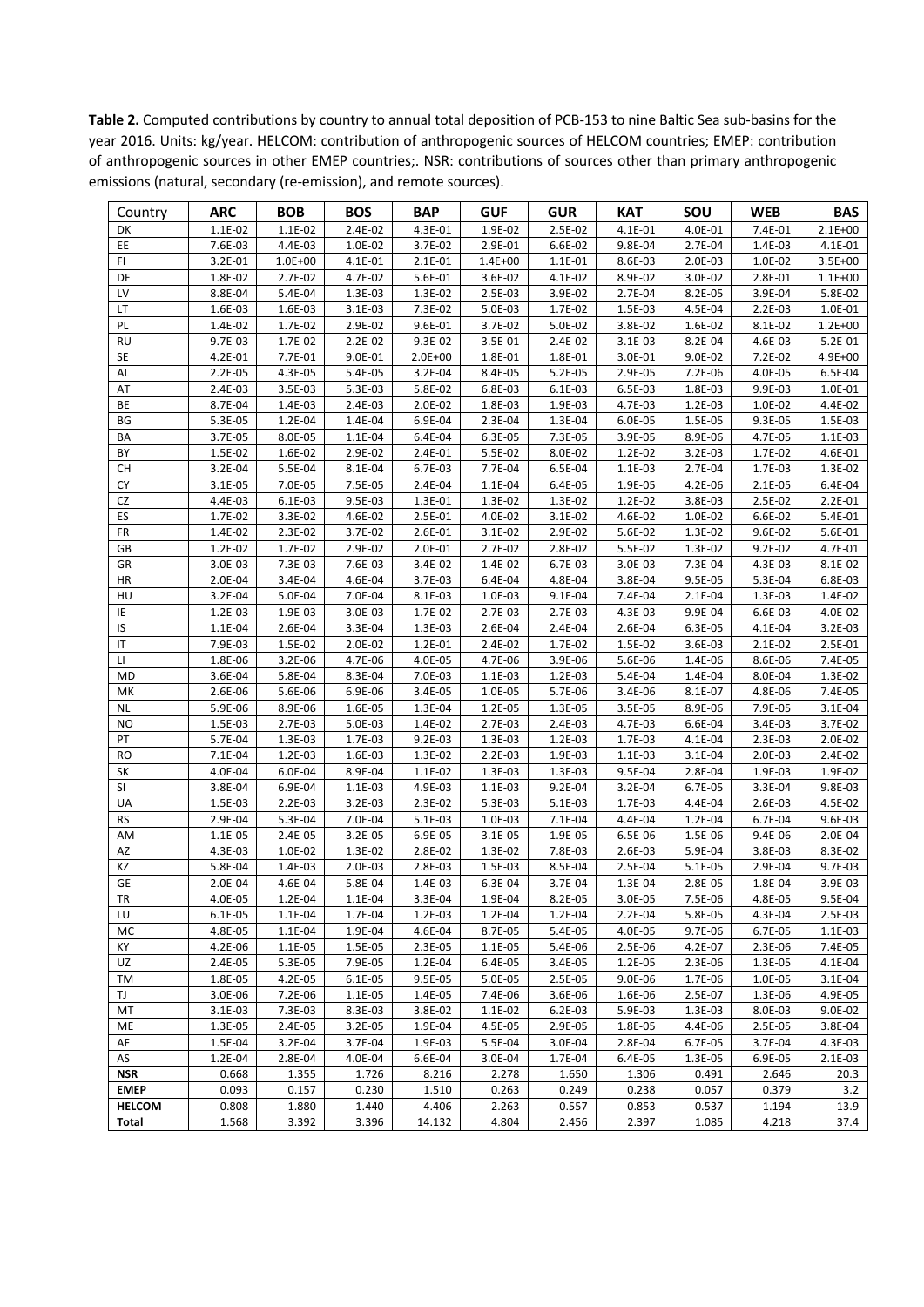# **Metadata**

## **Technical information**

#### 1. Source:

EMEP/MSC-E

#### 2. Description of data:

Annual atmospheric deposition fluxes of PCB-153 were obtained using the latest version of MSCE-POP model developed at EMEP/MSC-E (Gusev et al., 2005). Assessment of global scale transport and fate of PCBs was made on the basis of the inventory of global PCB emissions [Breivik et al., 2007] and emissions officially reported by the EMEP countries. The inventory of Breivik et al. [2007] provided consistent set of historical and future emissions of 22 individual PCB congeners from 1930 up to 2100. Model simulations for the period 1990 and 2013 were carried out for indicator congener PCB-153. The spatial distribution of PCB-153 emissions within the EMEP region was prepared using gridded PCB emissions officially submitted by 20 EMEP countries, including all HELCOM countries except Denmark and Russia, and the emission expert estimates worked out by TNO [Denier van der Gon et al., 2005]. Temporal variation of emissions were derived from the officially reported PCB emissions.

#### 3. Geographical coverage:

Annual atmospheric deposition fluxes of PCB-153 were obtained for the EMEP region.

#### 4. Temporal coverage:

Timeseries of annual atmospheric deposition are available for the period 1990 – 2016.

#### 5. Methodology and frequency of data collection:

Atmospheric input and source allocation budgets of PCB-153 to the Baltic Sea and its catchment area were computed using the latest version of MSCE-POP model. MSCE-POP is the regional-scale model operating within the EMEP region. This is a three-dimensional Eulerian model which includes processes of emission, advection, turbulent diffusion, wet and dry deposition, degradation, gaseous exchange with underlying surface, and inflow of pollutant into the model domain. Horizontal grid of the model is defined using stereographic projection with spatial resolution 50 km at 60º latitude. The description of EMEP horizontal grid system can be found in the internet (http://www.emep.int/grid/index.html). Vertical structure of the model consists of 15 non-uniform layers defined in the terrain-following s-coordinates and covers almost the whole troposphere. Detailed description of the model can be found in EMEP reports (Gusev et al., 2005) and in the Internet on EMEP web page (http://www.emep.int/) under the link to information on Persistent Organic Pollutants. Meteorological data used in the calculations for 1990-2016 were